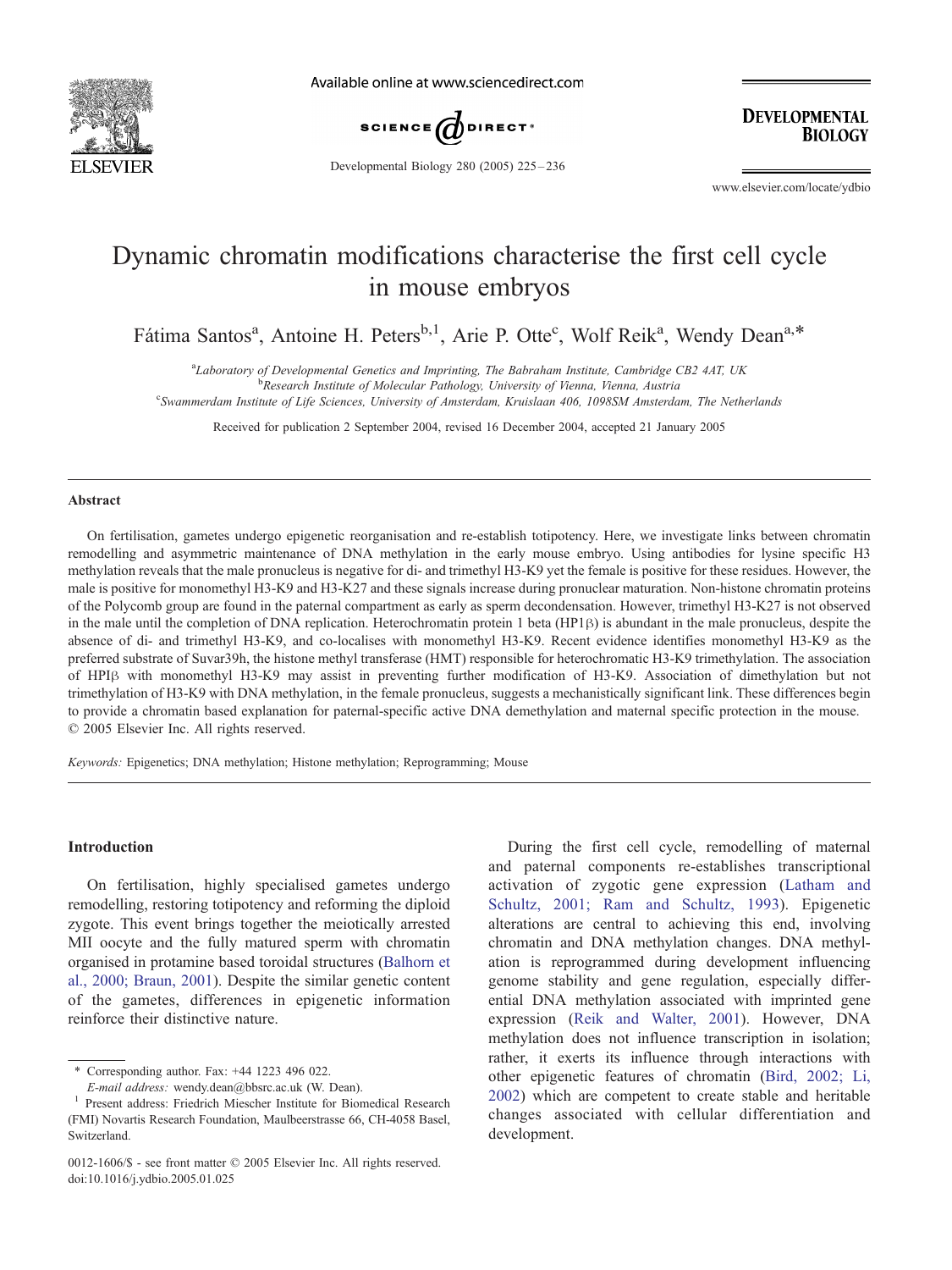Epigenetic regulation of gene silencing includes nonhistone chromosomal proteins such as the polycomb gene group (Pc-G)/trithorax (trx) complexes ([Lund and van](#page-10-0) Lohuizen, 2004; Orlando, 2003; Otte and Kwaks, 2003) and modifications of the amino-terminal tails of core histones [\(Jenuwein and Allis, 2001; Strahl and Allis,](#page-10-0) 2000; Turner, 2000). Covalent modifications of acetylation, methylation, phosphorylation and ubiquitination at key residues in nucleosomal histones create sufficient unique configurations at all single copy genes prompting the idea that superimposed on the genetic code is an epigenetic marking system represented by a 'histone code'([Jenuwein and Allis, 2001\)](#page-10-0). Recent studies in Neurospora and Arabidopsis have led to the suggestion that DNA methylation and histone methylation are interrelated, although whether this can be extended to mammals has not yet been firmly established ([Espada et](#page-10-0) al., 2004; Fuks et al., 2003; Jackson et al., 2002; Lehnertz et al., 2003; Tamaru and Selker, 2001; Tamaru et al., 2003).

In early mouse embryos, DNA methylation is reprogrammed genome-wide ([Reik et al., 2001\)](#page-10-0). Within 1 h of fertilisation, paternal-specific active demethylation is initiated and establishes a parental asymmetry in the early embryo ([Santos et al., 2002\)](#page-10-0). The identity of this activity remains elusive, as is the nature of the mechanism that protects the female pronucleus from a similar fate. The significance of this reprogramming is unclear at present, but it is probably involved in the resetting of gametic epigenetic patterns necessary to achieve transcriptional competence during early development [\(Dean et al., 2003\)](#page-9-0).

We have been interested in the nature of chromatin organisation, one that is permissive for paternal specific active demethylation and another that confers resistance to the female pronucleus in the milieu of the oocyte cytoplasm. In the context of the role epigenetic marking may have in establishing heritable memory systems, the immediate post fertilisation changes may well dictate long range outcomes for embryonic growth and development. Particular emphasis has been placed on the status of the modification of the lysine residues 9 and 27 of histone H3 and the Pc-G group proteins Eed/Ezh2. The organisation of heterochromatin, distribution of epitopes and the intensity of the signals are highly specific in the zygote and differ between the respective pronuclei. These differences may reflect developmentally significant states of chromatin modification uniquely associated to remodelling of the gametes. These results point to a possible role for epigenetic modifications, including both DNA methylation and chromatin, interacting to reinforce parent-of-origin based information essential for maintaining imprinting. The reconciliation of these two mechanistically inter-related systems may provide key insights into the fundamental processes necessary to achieve full term development on somatic nuclear transfer.

# Material and methods

# Collection of mouse oocytes

To provide a detailed characterisation of the dynamic chromatin modifications that occur on fertilisation, precise timing of progression of pronuclei was made possible by fertilising them in vitro. IVF and/or natural matings fertilised oocytes used throughout this study were derived from a cross of (C57BL/6J X CBA/Ca)  $F_1$  females, hereafter referred to as  $B6CBAF<sub>1</sub>$ . Sperm was obtained from  $B6CBAF<sub>1</sub>$  males. Unfertilised oocytes used in IVF were collected from B6CBA  $F_1$  mice approximately 14 h post human chorionic gonadotropin (hCG) injection. IVF generation of fertilised oocytes was that described in [Summers et al. \(1995\)](#page-10-0) with the exception that sperm capacitation was carried out in modified KSOM ([Lawitts and Biggers, 1993\)](#page-10-0) containing 5.56 mM glucose, initially in the absence of BSA, and then in the presence of 15 mg/ml embryo tested BSA (Sigma).

#### BrdU labelling

Fertilised oocytes were pulse-labelled in vitro with 5 bromo-deoxyuridine (BrdU) in order to evaluate time of replication. The zygotes were incubated in M16 medium (Sigma) supplemented with  $100 \mu M$  BrdU (Sigma) for 3 h at  $37^{\circ}$ C in 5% CO<sub>2</sub> in air. After incubation, the zygotes were fixed for 15 min in 4% paraformaldehyde in PBS and permeabilised with 0.2% Triton X-100 in PBS for 1 h at room temperature.

# Immunofluorescence staining

#### Characterisation of antibodies

Highly specific antibodies raised to the mono-, di- and trimethylated states of H3-K9 and mono- and trimethylated H3-K27 were used ([Lehnertz et al., 2003; Peters et al.,](#page-10-0) 2003) and were characterised on mouse foetal fibroblasts grown on coverslips (Supplementary Fig. 1).

The fidelity of staining was compared between a commercially supplied antibody against dimethylated H3- K9 (Upstate) and a second antibody raised against 2x aa5– 15 of H3 with dimethylated K9 (see Supplementary Fig. 2) ([Peters et al., 2003\)](#page-10-0). Fertilised oocytes were stained for 1 h at 1:500 dilution of both diK9 antibodies and detected with goat a-rabbit IgG-Alexa 594 (Molecular Probes) as secondary antibody.

Initial characterisations of the antibodies raised against a branched form of dimethylated H3-K9 (see Supplementary Fig. 1: branched) suggested the potential for cross-reactivity with other methylated lysine epitopes, significantly lysine 27 (K27). This suspicion was later confirmed and is reported herein ([Peters et al., 2003\)](#page-10-0). Therefore, to establish a base line for comparison, IVF generated embryos were stained with an antibody raised against trimethylated K27. The results indicate that despite the potential for cross reactivity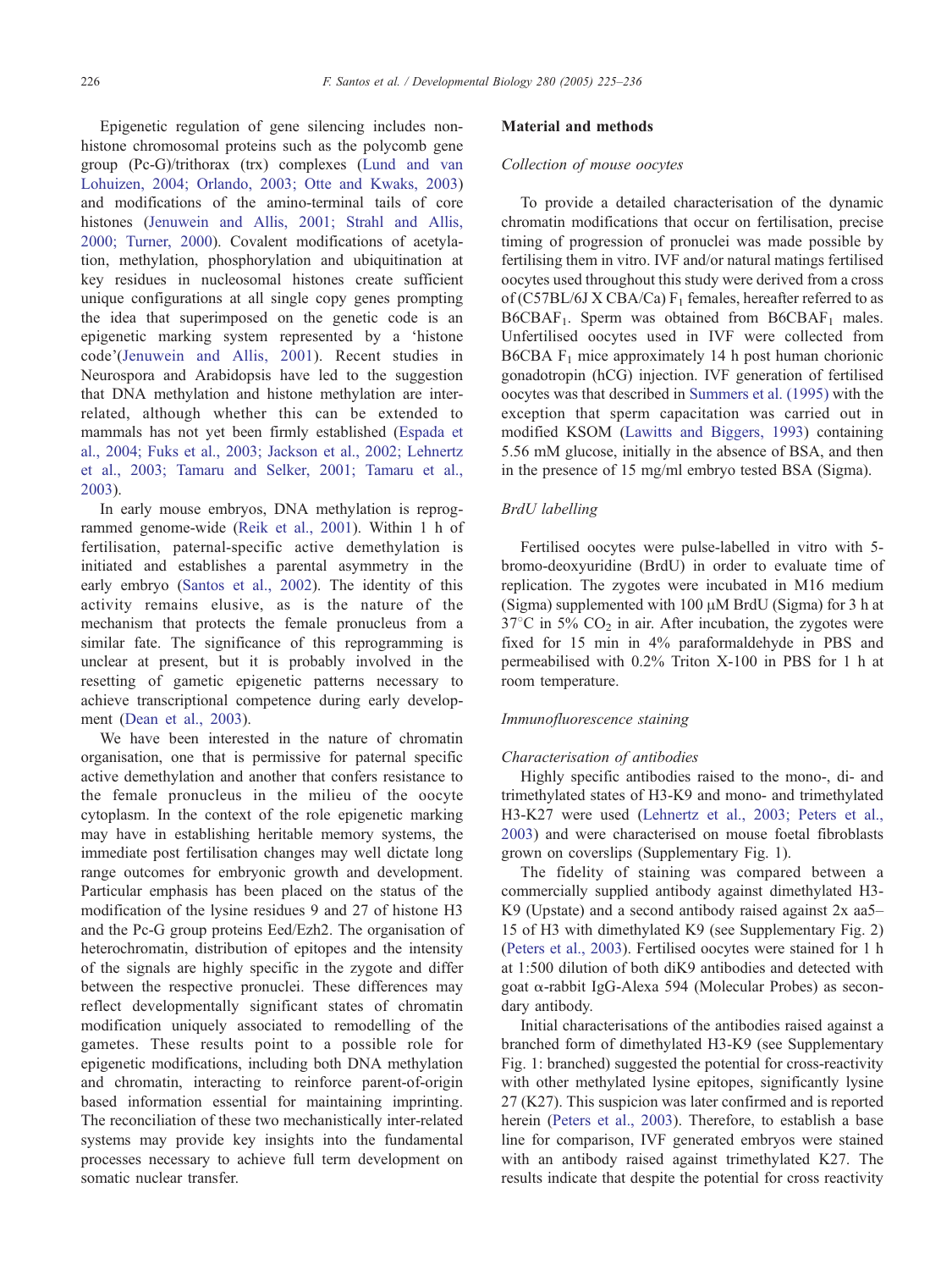<span id="page-2-0"></span>of the branched antibody with K27 none is observed (Supplementary Fig. 3).

#### Staining of fertilised oocytes

Fertilised oocytes generated by IVF and natural matings were washed in PBS, fixed for 15 min in 4% paraformaldehyde in PBS and permeabilised with 0.2% Triton X-100 in PBS for 30 min at room temperature. Fixed materials were blocked in 0.05% Tween-20 in PBS containing 1% BSA overnight at  $4^{\circ}$ C prior to the application of primary antibodies. For the experiments described in [Fig. 4B](#page-7-0), Triton X-100 was replaced in all solutions with Saponin (S-4521, Sigma) at incremental concentrations between 0.1% and 3%. Samples were incubated either for 1 h at room temperature or overnight at  $4^{\circ}$ C with immunoaffinity-purified rabbit IgG antibodies (all diluted 1:500) against mono- $(\alpha$ -2x-monomethH3-K9), di- $(\alpha$ -2x-di-methH3-K9) ([Peters et al., 2003\)](#page-10-0) and tri-( $\alpha$ -2x-tri-methH3-K9) ([Lehnertz et al., 2003\)](#page-10-0) methylated histone H3 lysine 9;  $\alpha$ -4x-dimethH3-K9 antibody raised against a branched peptide ([Peters et al., 2001\)](#page-10-0) and mono-( $\alpha$ -2x-mono-methH3-K27) or trimethylated ( $\alpha$ -2xtri-methH3-K27) histone H3 lysine 27 ([Peters et al., 2003\)](#page-10-0). In order to establish continuity of results, we have compared the staining pattern of the previously used  $\alpha$ -dimethyl-H3-K9 (Upstate 07-212) and the new  $\alpha$ -2x-di-methH3-K9 ([Peters et al., 2003\)](#page-10-0) both diluted 1:500 (Supplementary Fig. 2). Antibodies to some of the Pc-G proteins were also used in this study:  $\alpha$ -Eed mouse monoclonal and  $\alpha$ -Ezh2 rabbit polyclonal ([Sewalt et al., 1998\)](#page-10-0) diluted 1:200; mouse  $\alpha$ -HP1 $\beta$  (Chemicon, clone MAB3448);  $\alpha$ -acH3-K9 (Upstate 06-942) diluted 1:500 all incubated 1 h at room temperature. Detection was achieved using either goat a-rabbit IgG-Alexa 488 (Molecular Probes) or goat a-rabbit IgG-Alexa 594 (Molecular Probes) as secondary antibodies. Double antibody staining was accomplished by sequential incubation of the relevant primary and secondary antibodies. DNA was stained with DAPI  $(1\mu g/ml)$  and all samples were mounted in 50% glycerol in PBS (Sigma).

Simultaneous antibody staining of chromatin components and DNA methylation (5MeC) was performed as previously described ([Santos et al., 2003\)](#page-10-0) with modifications. Briefly, after permeabilisation with 0.2% Triton X-100, the embryos were treated with 4 N HCl for 10 min at room temperature and washed and blocked overnight; simultaneous incubation with both primary antibodies followed by simultaneous secondary detection was used. DNA denaturation conditions have been optimised such that the double staining results are indistinguishable from single epitope detection of the chromatin proteins. The same protocol was used for simultaneous BrdU (DAKO clone Bu20a-FITC conjugated antibody) and tri-methH3-K27 staining.

## Digital imaging microscopy and analysis

Observations were made using an Olympus BX41 epifluorescence microscope. Grey-scale images were recorded digitally with a high-resolution CCD camera (F-View) with the AnalySIS 3.2 image analysis software (SIS GmbH) using separate Band-Pass filter sets for Alexa Fluor 488, Alexa Fluor 594 and DAPI. The same software package was used to obtain image intensity profiles (greyvalue intensity of designated row across the image) of  $HP1\beta$ stained fertilised oocytes as portrayed in [Fig. 4B](#page-7-0) and to quantify the pixel intensity in the perinucleolar heterochromatic rings of both male and female pronuclei. This analysis was performed in 20 fertilised oocytes  $(PN_3-PN_5)$  and the integral values were used to calculate female versus male intensity ratios. Grey-scale images were pseudo-coloured after capture and merged using Adobe Photoshop 6.0 software.

Confocal images were obtained using a Leica TCS SP1 system (488 and 568 nm excitation lines; 500–560 and 600– 660 nm capture) with the exception of images in [Fig. 3C](#page-5-0) that were obtained using a Zeiss LSM 510 META.

Co-localisation software (ImageJ 1.32-[http://rsb.info.]( http:\\www.rsb.info.nih.gov ) nih.gov) was applied to grey-scale digital images of  $5 \mu m$  confocal sections (Supplementary Fig. 4). This software highlights the co-localised points (appearing white

| $\sim$<br>.<br>۰. |  |  |
|-------------------|--|--|
|-------------------|--|--|

| Asymmetric chromatin features in the one-cell mouse embryo |  |  |  |  |
|------------------------------------------------------------|--|--|--|--|
|                                                            |  |  |  |  |

| Compartment<br>$(PN stage)^a$  | Epigenetic<br>characteristic                               | Comments                                                                                                                               |
|--------------------------------|------------------------------------------------------------|----------------------------------------------------------------------------------------------------------------------------------------|
| m, $p(PN_0)$                   | monomethylated<br>H3-K9                                    | Increasing signal in $\delta$ ;<br>continuous staining in $\delta$<br>pronucleus at perinucleolar<br>ring                              |
| $m(PN_0)$ ,<br>$p(PN_5)$       | dimethylated<br>$H3-K9$                                    | Uniform punctate distribution;<br>continuous perinucleolar ring<br>(overnight incubation)                                              |
| m (PN <sub>0</sub> ), $p(-)$   | trimethylated<br>H3-K9                                     | Intense discontinuous<br>perinucleolar rings                                                                                           |
| m (PN <sub>0</sub> ), $p(-)$   | branched<br>configuration<br>(heterochromatin<br>specific) | Intense discontinuous<br>perinucleolar rings                                                                                           |
| m $(PN_0)$ ,<br>$p(PN_1)$      | acetylated H3-K9                                           | Uniform punctate distribution                                                                                                          |
| m $(PN_0)$ ,<br>$p(PN_1)$      | $HP1\beta$                                                 | Intense discontinuous<br>perinucleolar rings;<br>staining much greater in $\varphi$ ;<br>discontinuous in $\vec{\delta}$               |
| m, $p(PN_0)$                   | Eed/Ezh2                                                   | Punctate with weak<br>perinucleolar rings from PN <sub>4</sub>                                                                         |
| m, $p(PN_0)$                   | monomethylated<br>H3-K27                                   | Intense discontinuous<br>perinucleolar rings;<br>staining much greater in $\varphi$ ;<br>continuous perinucleolar<br>rings in $\delta$ |
| m $(PN_0)$ ,<br>$p(PN_3/PN_4)$ | trimethylated<br>H3-K27                                    | Punctate in $\varphi$ ; perinucleolar<br>ring in $\vec{\delta}$ ; co-localises with<br>Eed/Ezh2; post-replication                      |
| m $(PN_0)$ ,                   | <b>DNA</b>                                                 | Paternal specific active                                                                                                               |
| $p (PN_0 - PN_3)$              | methylation                                                | demethylation; pericentromeric<br>CpG CH <sub>3</sub> remains in $\delta$                                                              |

m—maternal; p—paternal.<br><sup>a</sup> Pronuclear stages as outlined in [Santos et al. \(2002\).](#page-10-0)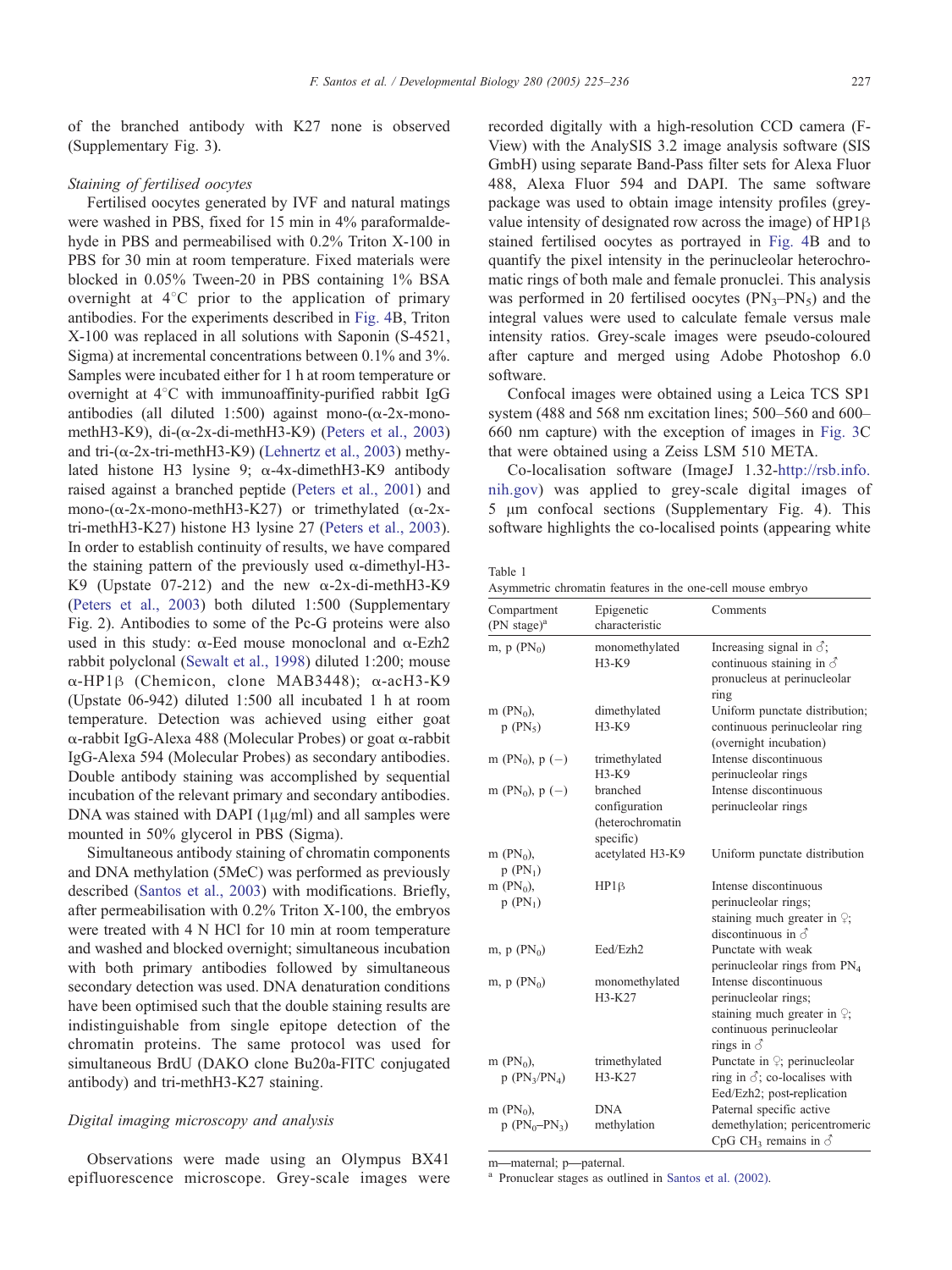<span id="page-3-0"></span>in the RGB) of two 8-bit images (threshold of channels 100; ratio setting value 50%).

## Results

Epigenetic marking by DNA methylation and histone modification has been reported in a number of model systems ([Fuks et al., 2003; Jackson et al., 2002; Tamaru and](#page-10-0) Selker, 2001; Tamaru et al., 2003). A vast body of literature indicates that chromatin modifications dictate transcriptional states ([Adenot et al., 1997; Santos-Rosa et al., 2002;](#page-9-0) Schubeler et al., 2004; Zhang and Reinberg, 2001; reviewed in [Fischle et al., 2003a\)](#page-10-0). These modifications may in turn rely on DNA methylation to formalise configurations and establish heritable memory patterns essential for cell differentiation and development ([Bachman et al., 2003; Jaenisch](#page-9-0) and Bird, 2003). Therefore, we were interested in examining the potential relationship of DNA methylation to the organisation of chromatin components in the early mouse embryo.

To investigate these epigenetic marks in context, we devised a method of antibody staining whereby the DNA methylation status and histone modification, i.e. methylation, could be evaluated in the same embryo (see Materials and methods). Natural mating and in vitro fertilised (IVF) oocytes were collected and analysed for a selection of chromatin modifications thought to operate in concert with DNA methylation. Particular emphasis has been placed on the lysine residues of histone H3, largely owing to positioning of the amino terminal tail in the major groove of the DNA helix ([Luger et al., 1997\)](#page-10-0).

A detailed evaluation of the staining and distribution of the signal indicated very precise and distinctive patterns for



 $HMT^2 \equiv$  Suv39h

#### $HMT^3 \equiv$  Undefined

Fig. 1. Dynamic chromatin organisation during the first cell cycle. In vitro fertilised oocytes were collected and the chromatin status of lysine 9 and 27 was assessed using indirect epifluorescence. Maternal and paternal chromatin both stained for acetylated H3-K9 (acetH3-K9), which remains throughout the first cell cycle. During this early phase, mono- but not di- or trimethylated H3-K9 is observed in the male pronucleus. For acetylation to give way to methylated modifications demonstrates the presence of both histone deacetylase (HDAC) and histone methyl transferase (HMT) in the sperm nucleus. Dimethylated H3-K9 is first detected post replication in the male pronucleus (PN<sub>5</sub>) while triK9 is not observed in the male during the first cell cycle. The presence of monoK27 in the early decondensing sperm suggests that a further HMT must also be present. On overnight incubation of primary antibody, the distinctive spatial organisation and relative quantitative distribution of the various epitopes are observed (last panel in each series). Representative images of metaphase chromosomes observed at syngamy are included for di and triK9. Dimethylated H3-K9 but not triK9 is observed in the paternal set of chromosomes. The biochemical pathways for K9 and K27 methylation are outlined below.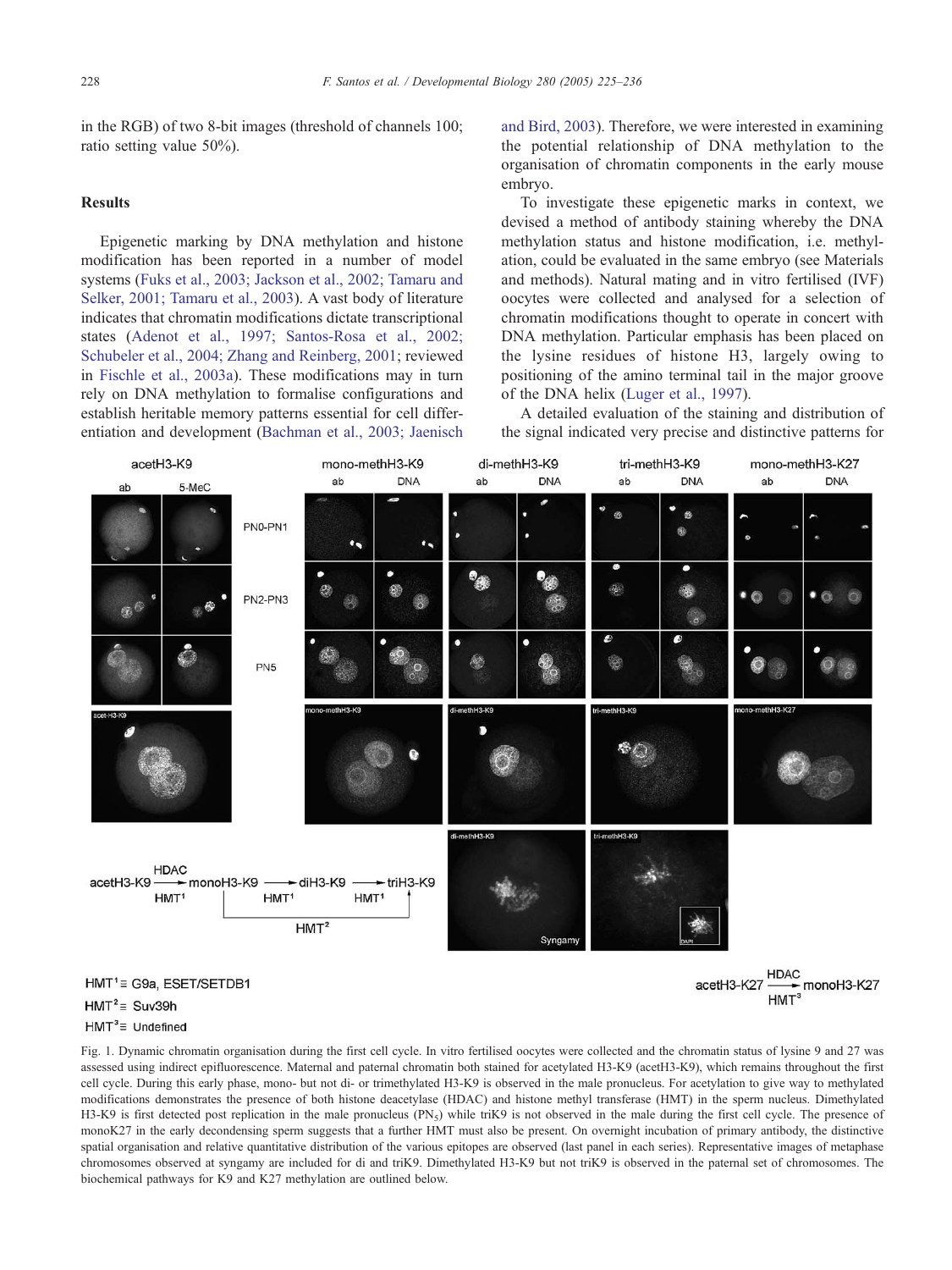<span id="page-4-0"></span>each of the methylation modifications of K9 and K27 ([Table 1\)](#page-2-0). On decondensation, the sperm nucleus acquired H3-K9 acetylated histones and stained positive for monomethylated H3-K9 (monoK9) and K27 (monoK27) ([Fig. 1\)](#page-3-0). During this time, paternal DNA methylation is specifically lost [\(Santos et al., 2002\)](#page-10-0). Remarkably, in contrast, no di- (diK9) or trimethylated H3-K9 (triK9) (including the heterochromatin specific branched configuration) signal was observed in decondensing sperm ([Fig. 1;](#page-3-0) di-, trimethK9). However, anaphase chromosomes of maternal origin stained very intensely for DNA methylation and all H3-K9 methylation modifications ([Fig. 1;](#page-3-0)  $PN_1$ ). Intense staining in perinucleolar regions confirm that di- and triK9 and monoK27 are associated to pericentromeric and centromeric satellites ([Arney et al., 2002; Dillon and](#page-9-0) Festenstein, 2002). Immediately on fertilisation, monoK27 was observed in both the metaphase chromosomes of the oocyte and the decondensing sperm nucleus. Co-incident staining with DAPI indicates an association with the AT rich satellites ([Kapuscinski, 1995; Tanious et al., 1992\)](#page-10-0) that comprise the perinucleolar rings seen in both pronuclei prior to syngamy.

The presence of monoK9 but not di- or triK9 reinforces the notion that several independent and specific activities are required for the transition between active acetylated residues and their methylated counterparts associated to transcriptional silencing and formation of constitutive heterochromatin. During the phase (up to 6 h post fertilisation) when paternal specific active DNA demethylation occurs ([Mayer](#page-10-0) et al., 2000; Oswald et al., 2000; Santos et al., 2002), the male pronucleus has not yet acquired di- or triK9 modifications. Several hours later, following full maturation of the pronuclei, di-, but not tri-K9, is first detectable in the male. On condensation of chromosomes at syngamy, this is particularly noticeable. Despite the higher density chromatin organisation, tri-K9 remains undetectable in paternal chromosomes ([Fig. 1;](#page-3-0) syngamy). In contrast, double labelling for di- or triK9 and 5MeC indicated that these marks are abundant in the female pronucleus. There was apparent colocalisation between diK9 and DNA methylation and no apparent association with triK9, even in pericentromeric regions (Fig. 2). This was supported by image analysis using software specific for this application (Supplementary Fig. 4). This confirms a correlation between DNA and histone H3- K9 methylation, which may be functionally significant in centromeric heterochromatin. Thus, the timing of the disappearance of DNA methylation suggests that demethylation proceeds in, and is perhaps permitted by, the absence of genome-wide H3-K9 methylation in the male. In turn, diK9 modification may fully confer protection from demethylation in the female.

During the earliest stages of decondensation and the completion of meiosis, only the maternal chromatin is positive for triK27 reinforcing an early asymmetry between the two pronuclei ([Fig. 3A](#page-5-0)). However, triK27 is first detected in the male by late  $PN_3$  or early  $PN_4$ . By the time

Fig. 2. Epigenetic marks in maternal heterochromatin. To investigate the potential interaction of DNA methylation and histone modifications in the fertilised zygote,  $PN_2$  pronuclear staged oocytes were simultaneously labelled with antibodies to 5MeC and di- or trimethylated H3-K9 and evaluated using a Leica confocal microscope. TriK9 methylation is observed as a discontinuous perinucleolar ring (green). Merged channels recording triK9 (green) modification and DNA methylation (red) indicate clear areas of either one or the other but not co-localisation. Large heterochromatic foci seen closer to the nuclear periphery are likely to represent telomeres highly enriched for triK9. Dimethylated K9 forms an intense ring around the nucleolus (green) that coincides with the minor centromeric satellites that comprise, in part, maternal heterochromatin. This is apparent only on overnight incubation. Double staining of diK9 (green) and DNA methylation (red) showed areas of apparent co-localisation, namely in the heterochromatic rings (arrow). Co-localisation software, Image J 1.32 confirms these observations (Supplementary Fig. 4). These associations are in keeping with results obtained in ES cells depicted here in schematic form ([Peters et al., 2003\)](#page-10-0).

the mature pronuclei have formed (8–10 h post fertilisation; [Santos et al., 2002\)](#page-10-0), the male is also positive for this modification albeit less intensely than the female ([Fig. 3B](#page-5-0)). This time point corresponds to the onset of DNA replication ([Fig. 3C](#page-5-0)). The punctate distribution of triK27 suggests a non heterochromatic localisation especially as there is no concentration of signal in the centromeric regions that ordinarily occupy a perinucleolar position.

green

trimethK9

5MeC

5MeC



dimethK9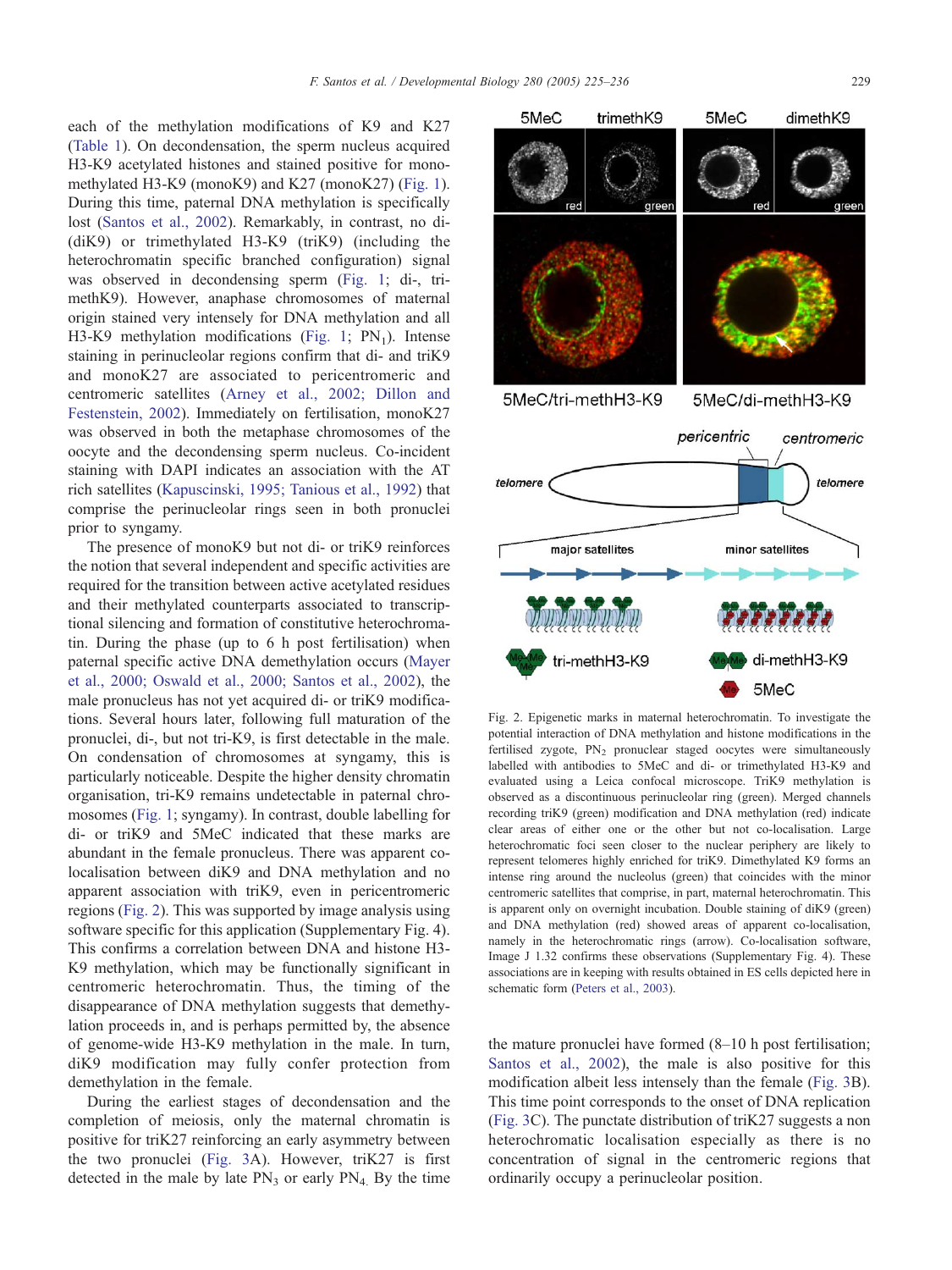<span id="page-5-0"></span>To further elaborate on the parental asymmetry observed for K27, we investigated the status of Eed and Ezh2 during these earliest stages of the first cell cycle. Polycomb (Pc) proteins are known to be associated with heritable epigenetic

regulation of gene expression in development. Eed/Ezh2 form complexes that methylate K27 via the SET domain containing histone methyl transferase (HMT) function associated to Ezh2 (reviewed in [Cao and Zhang, 2004\)](#page-9-0).

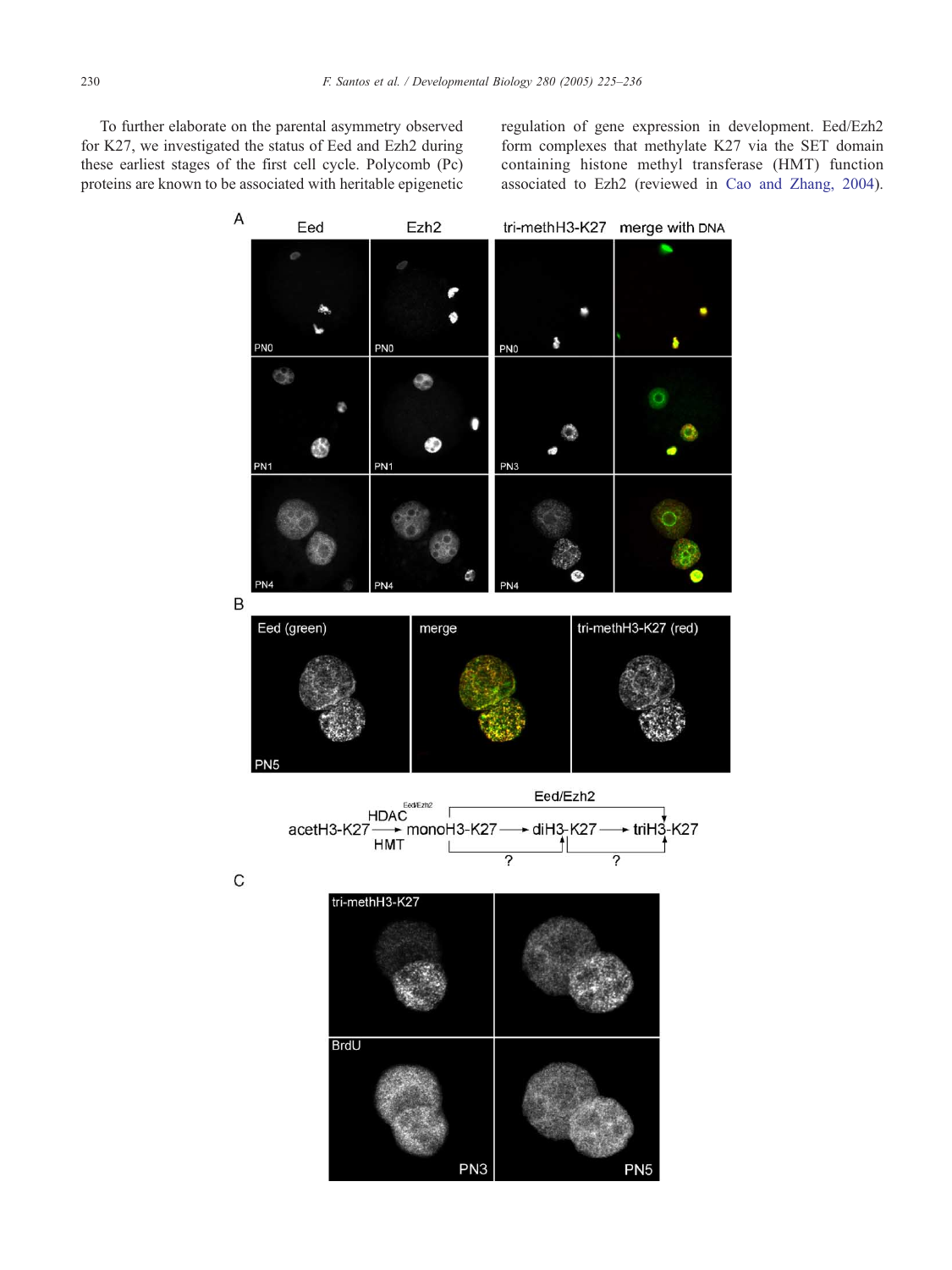The MII oocyte is positive for both proteins but it is not seen in the male pronucleus until  $PN_1$ . Despite the presence of Eed/Ezh2 and monoK27 in the male pronucleus, it does not become positive for triK27 until  $PN_3$ , after replication has occurred ([Figs. 3A](#page-5-0), C). Co-localisation of Eed, Ezh2 and K27 reinforces their functional association ([Fig. 3B](#page-5-0); Eed/ triK27) although the patterns of distribution are markedly different between the male and female pronuclei.

The pattern of DNA and histone H3-K9 methylation suggests that other components associated with silent chromatin configurations may also be present in one but not in both of the mature pronuclei in the fertilised oocyte. We have tested this hypothesis using an antibody to  $HP1\beta$ , a chromatin protein known to bind to methylated lysine 9. Double staining indicates that  $HP1\beta$  is coincident with monoK9 (male) and triK9 (female), but not diK9 in heterochromatic regions ([Fig. 4A](#page-7-0)). This result supports suggestions of a functional association of HP1 binding with the spreading of histone methylation in heterochromatin ([Bannister et al., 2001; Lachner et al., 2001\)](#page-9-0). Recent results have indicated that HP1 $\beta$  has differential affinity (in descending order) for tri, di- and monomethylated K9 ([Fischle et al., 2003b\)](#page-10-0). Despite the absence of the target in the male pronucleus, both pronuclei were found to contain  $Hp1\beta$ . In an attempt to understand this unexpected outcome, fertilised embryos were subjected to a more stringent regime of permeabilisation and washing in order to determine whether the  $HP1\beta$  was equally tightly bound in the two pronuclei. Embryos were processed with varying concentrations of saponin  $(0.1\% - 3\%)$  and stained for Hp1 $\beta$ . On processing with saponin (1%), qualitative and quantitative differences in the  $Hp1\beta$  signal become apparent ([Fig. 4B](#page-7-0)). The much diminished staining intensity in perinucleolar rings of the male pronucleus ([Fig. 4B](#page-7-0); intensity profile) is more consistent with expectations based on the known binding substrates for Hp1<sub>B</sub> [\(Cheutin et al., 2003; Festen](#page-9-0)stein et al., 2003; Fischle et al., 2003b). Quantification of perinucleolar staining of  $HP1\beta$  using AnalySIS 3.2 indicated an average signal ratio of female to male of  $1.6 \pm 0.25$ (n=20 zygotes). Similarly, the sharp outline in the female pronucleus suggests association with pericentromeric satellites known to be rich in triK9 modified chromatin ([Lehnertz et al., 2003; Peters et al., 2003\)](#page-10-0). However, the high definition and intense outline in the male reinforce the binding partnership of  $HP1\beta$  to heterochromatin, likely at monoK9 residues.

# Discussion

Epigenetic reprogramming is an integral process in the re-establishment of totipotency after fertilisation ([Reik et al.,](#page-10-0) 2001). Little is known about the chromatin alterations that accompany the immediate post-fertilisation period in terms of epigenetic changes although genome-wide changes in DNA methylation have been documented ([Reik and Walter,](#page-10-0) 2001). Chromatin remodelling is a multi-stage process with the newly fertilised oocyte in transition between gametic chromatin (retaining meiotic features), and zygotic or embryonic chromatin (strictly mitotic) which will shortly become transcriptionally competent. The result is that both male and female pronuclei are remodelled in the same environment producing 'opposing' epigenetic outcomes. DNA methylation differentials are initially maximised, while chromatin organisation is progressively modified to become more functionally equivalent. The reconstitution of the diploid zygote is achieved with the remaining parental differences in epigenetic marks residing predominantly in heterochromatic regions ([Figs. 1 and 4\)](#page-3-0) and in imprinted genes.

Here, we report on a comprehensive investigation into chromatin dynamics that characterise the first cell cycle. A key finding is that de novo histone methylation from monomethyl to trimethyl K27 and particularly K9 in the male pronucleus is delayed despite the presence of the appropriate histone methyltransferases ([Fig. 5\)](#page-8-0). The delay may be caused by binding of  $HP1\beta$  or other proteins to methylated lysine residues and may have important roles in epigenetic modification of the two parental genomes and the initiation of embryonic transcription.

There are major epigenetic differences between gametes at fertilisation. Mature gametes have highly methylated DNA, yet shortly after fertilisation, the male pronucleus is rapidly and specifically demethylated by an active process (in the absence of DNA replication) ([Mayer et al., 2000;](#page-10-0) Oswald et al., 2000; Santos et al., 2002) while there is a small but significant increase in the DNA methylation content of the female pronucleus ([Oswald et al., 2000\)](#page-10-0). Previous studies have shown that there are high levels of histone H3 di- and triK9 and K27 methylation in the female pronucleus, which are absent from the male ([Arney et al.,](#page-9-0) 2002; Cowell et al., 2002; Erhardt et al., 2003; Liu et al., 2004; Reik et al., 2003), suggesting the possibility that histone methylation protects the DNA in the female

Fig. 3. Chromatin proteins of the Polycomb group are differentially present in the newly fertilised mouse oocyte. The remodelling of the sperm also involves the incorporation of non-histone chromatin proteins from the Polycomb group of transcriptional repressors. (A) A low but detectable Eed/Ezh2 signal is present in the decondensed sperm. Despite the presence of the SET domain containing Ezh2, the only HMT competent to trimethylate H3-K27, K27 methylation does not occur until post replication (PN<sub>4</sub>). (B) By this stage, Eed/Ezh2 is represented in approximately equal proportion in both the male and female pronucleus as is triK27. Co-localisation at higher magnification indicates that the distribution and intensity of Eed and triK27 are differential between the male and female pronucleus. These results suggest that, although both parental compartments include Polycomb components and their substrate, the organisation remains different. The exact progression from acetylated to trimethylated K27 is not known. The presumed progression of modification is outlined below. (C) To establish the timing and progression of the appearance of triK27, fertilised oocytes were incubated in the presence of bromodeoxyuridine for 3 h prior to fixation and double staining with triK9. These results clearly indicate that the first appearance of triK27 in the male pronucleus occurs post replication by BrdU detection; thereafter, the intensity of triK27 increases.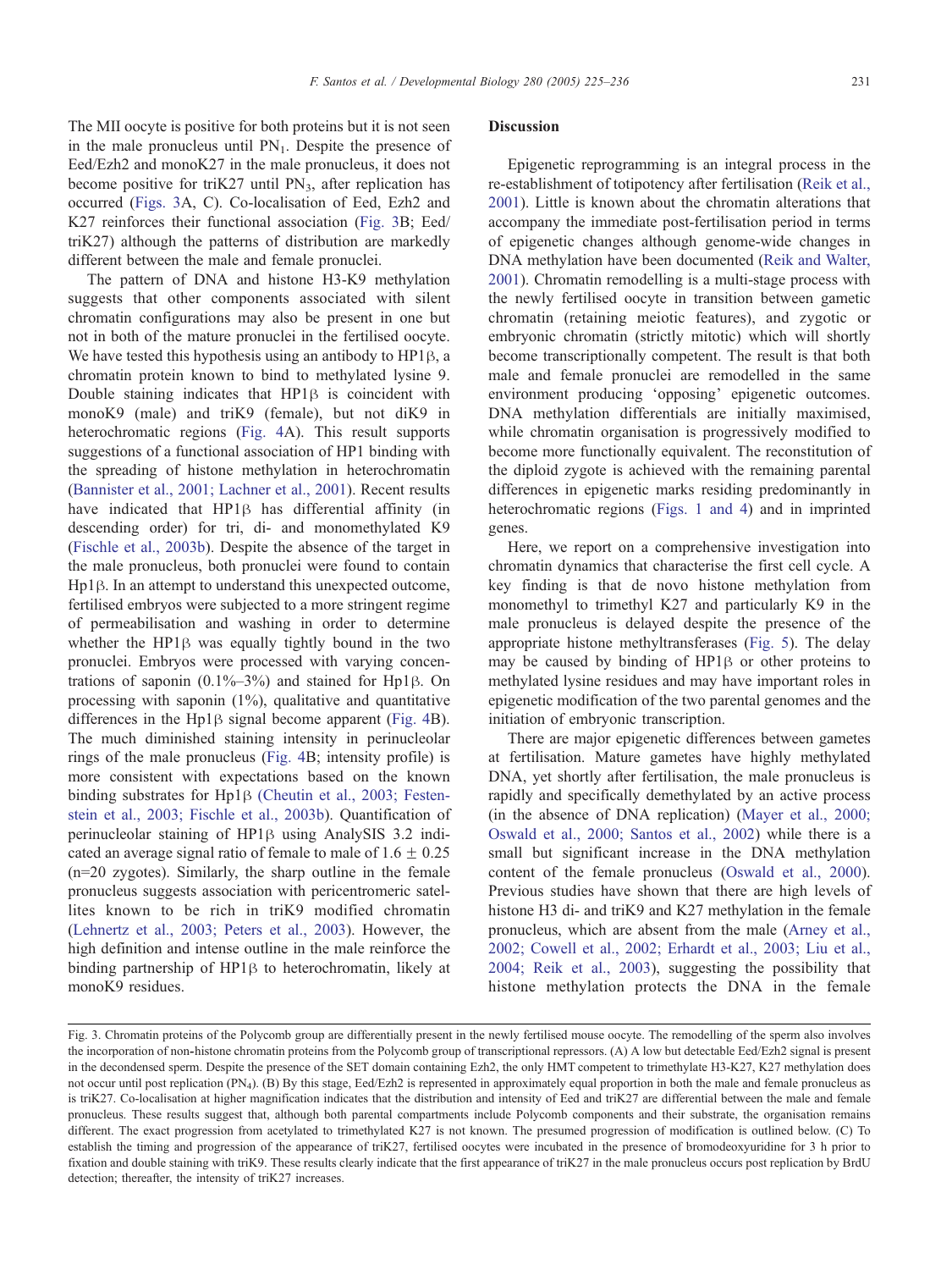<span id="page-7-0"></span>

Fig. 4. Methylation status of H3-K9 influences association of HP1 $\beta$  in the male pronucleus. Double labelling of IVF generated early staged fertilised oocytes with mono-, di- and trimethylated H3-K9 and HP1 $\beta$  identifies differential binding of modified lysine residues occurring in the male and female pronucleus. (A) On merging of the two signal channels, co-localisation of monoK9 and HP1 $\beta$  in heterochromatin is obvious in the male pronucleus but absent from the female (upper panel). In contrast, trimethylated K9 co-localises to perinucleolar rings in the female (middle and lower panel) on merge (yellow rings). (B) HP1 $\beta$  is present at similar levels of intensity within 1 h of decondensation in the developing male pronucleus. In fully matured and replicated pronuclei, there is differential intensity of signal that is associated with the presence of di- or triK9. Extensive washing in 1% saponin highlights the quantitative and qualitative interactions in the male and female pronucleus. Note the breadth and brightness of the signal in the female pronucleus compared to the male (arrow). To provide a quantitative assessment of this difference, 20 similarly staged fertilised oocytes were evaluated using AnalySIS 3.2 software. An example for the embryo shown is included (right hand panel) illustrating the horizontal intensity profile.

pronucleus from demethylation and raising the question of when and how the paternal chromatin acquires these modifications.

Polycomb group proteins have been described to function in heritable epigenetic regulation of gene expression. In particular, the Eed/Ezh2 complex is significant since it has HMT activity on H3-K27. The very early appearance of both proteins in the decondensed sperm nucleus coincident with methylated K27 ([Fig. 3A](#page-5-0)) is consistent with the proposed HMT function of the SET domain of Ezh2. Erhardt et al. demonstrated that this relationship holds true in the early fertilised embryo as conditional deletion of Ezh2 impairs asymmetric distribution of Eed between pronuclei and resulted in the absence of triK27. Following histone assembly in the decondensing sperm nucleus, K27 needs to be deacetylated, perhaps involving the Eed/Ezh2 remodelling complexes known to include HDACs ([Tie et al., 2001; van der Vlag and Otte,](#page-11-0) 1999). It is not yet clear whether K27 is monomethylated by Ezh2 or by an as yet unknown HMT. The acquisition of K27 trimethylation coincides with the onset of DNA replication [\(Fig. 3C](#page-5-0)), suggesting that there is a transition in

the paternal pronucleus to a significantly different chromatin configuration. This delayed trimethylation despite the presence of monoK27 and Ezh2 is remarkable. It is possible that Ezh2 requires another signal, perhaps H3-K9 modification, in order to complete K27 trimethylation. Similar interactions have been reported recently where the presence of K9 trimethylation influenced the trimethylation of H3K20 ([Schotta et al., 2004\)](#page-10-0). Nevertheless, the presence of Polycomb group proteins in the male pronucleus provides a basis for the establishment of paternal epigenetic marks immediately on sperm remodelling, which may be heritable thereafter ([Pickard et al.,](#page-10-0) 2001).

An even more delayed progression from mono- to trimethylation is observed for K9. As with K27, immediately on decondensation, the sperm nucleus becomes positive for monoK9, requiring prior action of HDACs to modify the newly assembled acetylated nucleosomes ([Verreault, 2000\)](#page-11-0), and the presence of unknown HMTs that catalyze K9 monomethylation. Detailed examination of the distribution and signal intensity of monoK9 in the fertilised oocyte indicates that monomethylation is replication inde-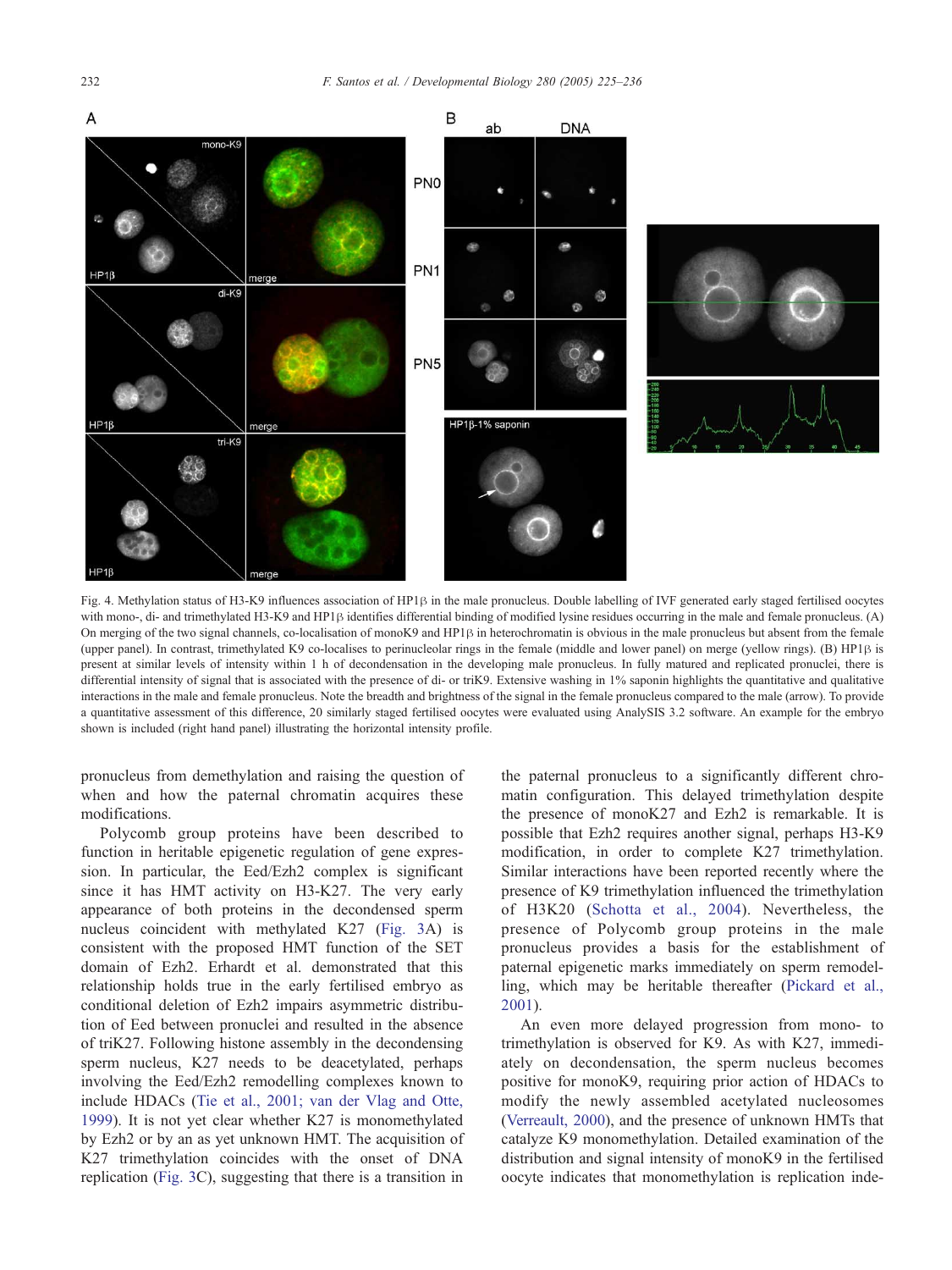<span id="page-8-0"></span>

Dynamic chromatin modifications during the formation of the male pronucleus

Fig. 5. Epigenetic alterations in the male pronucleus during the first cell cycle. DNA methylation and chromatin modification and organisation are central to epigenetic reprogramming in mammals. Paternal specific active demethylation may be a permissive event associated with the organisation of chromatin that results on remodelling the sperm nucleus. The newly incorporated acetylated histones must be altered by histone deacetylases (HDACs) and histone methyltransferases (HMTs), consistent with the detection of monomethylated K9 and K27 of histone H3. Although the identity of the monoK9 HMT is not known (HMT<sup>1</sup>), G9a and ESET/SET DB1 are possible candidates. Despite the early detection of Eed/Ezh2, there are no reports of K27 monomethylase activity directly associated with them (HMT<sup>4</sup>). As Eed/Ezh2 is frequently found in a larger remodelling complex in association with histone deacetylases, this may provide the source of HDACs necessary to initiate the transition to the methylated state. In silico mining of oocyte and fertilised oocyte libraries identifies the presence of Suvar 39h2 mRNA. This raises an interesting possibility that Suvar 39h is present, but it does not trimethylate K9 until active DNA demethylation is completed (thereby ensuring the early transcriptional burst from the male pronucleus in G1). In the male, the presence of monoK9 in conjunction with Hp1 $\beta$ may afford protection and ensure the maintenance of the essential centromeric DNA methylation thought to be associated with chromosome stability. Activities associated with euchromatin, evident in the male pronucleus, include a dimethylating HMT  $(HMT<sup>2</sup>)$  and yet another activity that restores trimethylation to paternal alleles (HMT<sup>3</sup>). Whether there are four distinctive HMTs involved in these reactions is not absolutely certain at this time.

pendent and is concentrated around the nucleoli where the pericentromeric satellites associated to heterochromatin reside. This pattern is completely different from that in somatic cells, where monoK9 does not associate overtly with heterochromatin (Supplementary Fig. 1). MonoK9 is also found in heterochromatic structures in Suvar 39h double null ES cells ([Peters et al., 2003; Schotta et al.,](#page-10-0) 2004), suggesting that the structure and organisation of heterochromatin are fluid or plastic and may be quite different in the pluripotent embryo as compared to differentiated cells.

The transition to K9 trimethylation, which is dependent on Suvar 39h, is only found after the two-cell stage (data not shown). Perhaps unexpected was that  $HP1\beta$  is found in the male pronucleus (from  $PN_2$ , i.e. within 2–4 h post

fertilisation), but not apparently associated with any particular nuclear structures. In keeping with the expectation of the preferred binding association,  $HP1\beta$  colocalises with heterochromatic trimethylK9 in the female ([Fig. 4;](#page-7-0) [Arney et al., 2002\)](#page-9-0). Stringent washing removes some but not the entire signal and reveals an association of  $HP1\beta$  with monoK9. This may mark regions that are destined to become subsequently modified and identified as heterochromatic. A recent report identified an HP1 $\beta$ association with RNA in the presence of H3-K9 methylation ([Maison et al., 2002\)](#page-10-0). However, results from [Meehan](#page-10-0) et al. (2003) have suggested that HP1 may bind directly to DNA via its hinge region. This suggests that localisation of HP1 in vivo may not depend exclusively on H3-K9 methylation.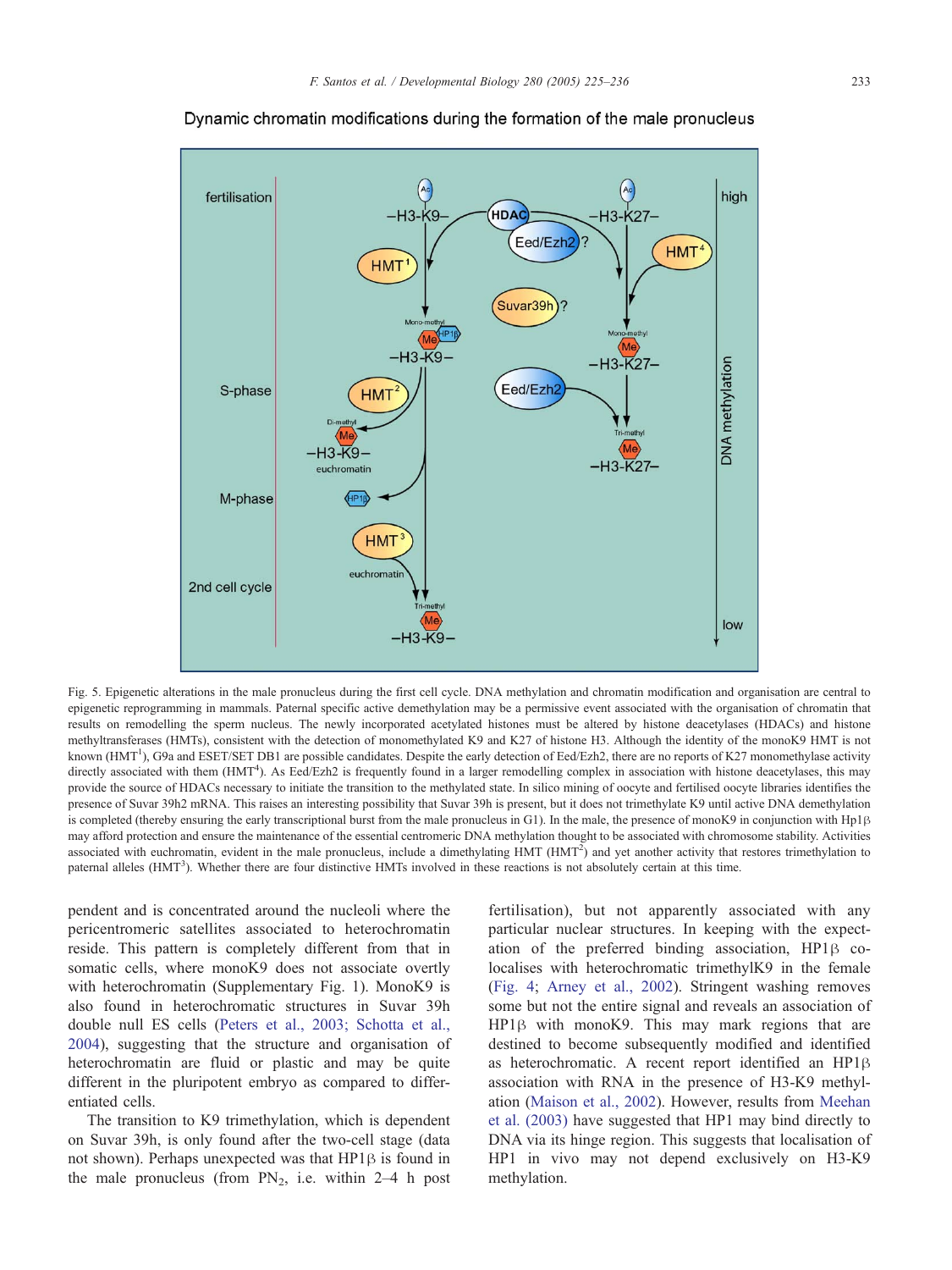<span id="page-9-0"></span>These observations suggest a model in which the differential modifications of lysine residues in the male and female pronuclei are regulated by the absence or presence of specific HMTs, and more importantly by the availability of their substrates ([Fig. 5\)](#page-8-0). The presence of monomethylation discounts previous models which proposed that the differential chromatin structure observed could be attributed to the absence or exclusion of HDACs in the male pronucleus (Adenot et al., 1997). On the basis that Eed/Ezh2 is present from a very early stage, we propose that the HDACs associated with the Eed/Ezh2 complex are available, and perhaps together with other HDACs, deacetylate both K9 and K27 of H3. Suvar 39h2 mRNA is present in oocyte and fertilised oocyte libraries (UniGene Clusters Mm.9244 and Mm.128273 at [http://]( http:\\www.ncbi.nlm.nih.gov ) www.ncbi.nlm.nih.gov/UniGene on 6 July, 2004), suggesting that this HMT is also present at this early stage. It is remarkable that Suvar 39h does not use the monoK9, its preferred substrate ([Peters et al., 2003\)](#page-10-0), to produce triK9 in the male pronucleus. It is tempting to speculate that, in the unique environment of the zygote, there is a significant interaction between  $Hp1\beta$  and monoK9 (hence, the colocalisation we observe) that results in inability of Suvar 39h to convert mono to trimethyl. Indeed, recent results support the idea that delayed K9 methylation is caused by inhibitory factors rather than lack of enzymatic activity ([Liu et al., 2004\)](#page-10-0). Similarly, Eed/Ezh2 does not further modify monoK27 to triK27 in the same compartment. This mechanism of delayed histone methylation may be critical to ensure that rapid and efficient DNA demethylation of the male pronucleus proceeds unhindered. The detection of triK27 in advance of triK9 suggests that K9 may have a more prominent role in protecting from demethylation. Indeed, in the male pronucleus, monoK9 is localised in the pericentromeric regions which are the only visible structures that do not lose 5MeC (Supplementary Fig. 5; [Santos et al., 2002\)](#page-10-0). In the female pronucleus, co-localisation occurs between 5MeC and diK9 but not triK9 ([Fig.](#page-4-0) 2; Supplementary Fig. 4). This association is most evident in perinucleolar rings known to contain satellite sequences (Arney et al., 2002). The co-localisation with diK9 suggests that these signals correspond to the minor satellites ([Peters](#page-10-0) et al., 2003).

In general terms, the substantial and rapid remodelling of sperm epigenetic modifications may be a prerequisite to ensure the transcriptional burst that takes place at the end of the first cell cycle ([Latham et al., 1992\)](#page-10-0) and prior to the major zygotic gene activation at the two-cell stage ([Sawicki](#page-10-0) et al., 1981). Some of the remodelling events may also play a role in reprogramming of paternal imprints and in postzygotic epigenetic modification ([Reik et al., 2001\)](#page-10-0). Our observations lend further support to the concept that methylation of H3-K9 may protect against demethylation of DNA during the very early stages of chromatin remodelling and pronuclear formation (Arney et al., 2002; Cowell et al., 2002; Santos et al., 2002).

# Acknowledgments

The authors are indebted to Alain Niveleau for the kind gift of the 5-methyl cytosine antibody and Thomas Jenuwein for the gift of the antibodies to methylated histone 3. Invaluable assistance in the confocal microscopy was provided by Jeremy Skepper, in the Multi-Imaging Facility, Anatomy Dept., Cambridge University. This work was supported by grants to WD and WR from BBSRC and MRC.

#### Appendix A. Supplementary data

Supplementary data associated with this article can be found, in the online version, at [doi:10.1016/j.ydbio.2005.]( http:\\dx.doi.org\doi:10.1016\j.ydbio.2005.01.025 ) 01.025.

#### References

- Adenot, P.G., Mercier, Y., Renard, J.P., Thompson, E.M., 1997. Differential H4 acetylation of paternal and maternal chromatin precedes DNA replication and differential transcriptional activity in pronuclei of 1-cell mouse embryos. Development 124, 4615-4625.
- Arney, K.L., Bao, S., Bannister, A.J., Kouzarides, T., Surani, M.A., 2002. Histone methylation defines epigenetic asymmetry in the mouse zygote. Int. J. Dev. Biol. 46, 317 – 320.
- Bachman, K.E., Park, B.H., Rhee, I., Rajagopalan, H., Herman, J.G., Baylin, S.B., Kinzler, K.W., Vogelstein, B., 2003. Histone modifications and silencing prior to DNA methylation of a tumor suppressor gene. Cancer Cells 3, 89-95.
- Balhorn, R., Brewer, L., Corzett, M., 2000. DNA condensation by protamine and arginine-rich peptides: analysis of toroid stability using single DNA molecules. Mol. Reprod. Dev. 56, 230-234.
- Bannister, A.J., Zegerman, P., Partridge, J.F., Miska, E.A., Thomas, J.O., Allshire, R.C., Kouzarides, T., 2001. Selective recognition of methylated lysine 9 on histone H3 by the HP1 chromo domain. Nature 410,  $120 - 124.$
- Bird, A., 2002. DNA methylation patterns and epigenetic memory. Genes Dev.  $16, 6 - 21$ .
- Braun, R.E., 2001. Packaging paternal chromosomes with protamine. Nat. Genet.  $28, 10 - 12$ .
- Cao, R., Zhang, Y., 2004. The functions of E(Z)/EZH2-mediated methylation of lysine 27 in histone H3. Curr. Opin. Genet. Dev. 14,  $155 - 164.$
- Cheutin, T., McNairn, A.J., Jenuwein, T., Gilbert, D.M., Singh, P.B., Misteli, T., 2003. Maintenance of stable heterochromatin domains by dynamic HP1 binding. Science 299, 721-725.
- Cowell, I.G., Aucott, R., Mahadevaiah, S.K., Burgoyne, P.S., Huskisson, N., Bongiorni, S., Prantera, G., Fanti, L., Pimpinelli, S., Wu, R., Gilbert, D.M., Shi, W., Fundele, R., Morrison, H., Jeppesen, P., Singh, P.B., 2002. Heterochromatin, HP1 and methylation at lysine 9 of histone H3 in animals. Chromosoma 111, 22-36.
- Dean, W., Santos, F., Reik, W., 2003. Epigenetic reprogramming in early mammalian development and following somatic nuclear transfer. Semin. Cell Dev. Biol. 14, 93-100.
- Dillon, N., Festenstein, R., 2002. Unravelling heterochromatin: competition between positive and negative factors regulates accessibility. Trends Genet. 18, 252-258.
- Erhardt, S., Su, I.H., Schneider, R., Barton, S., Bannister, A.J., Perez-Burgos, L., Jenuwein, T., Kouzarides, T., Tarakhovsky, A., Surani, M.A., 2003. Consequences of the depletion of zygotic and embryonic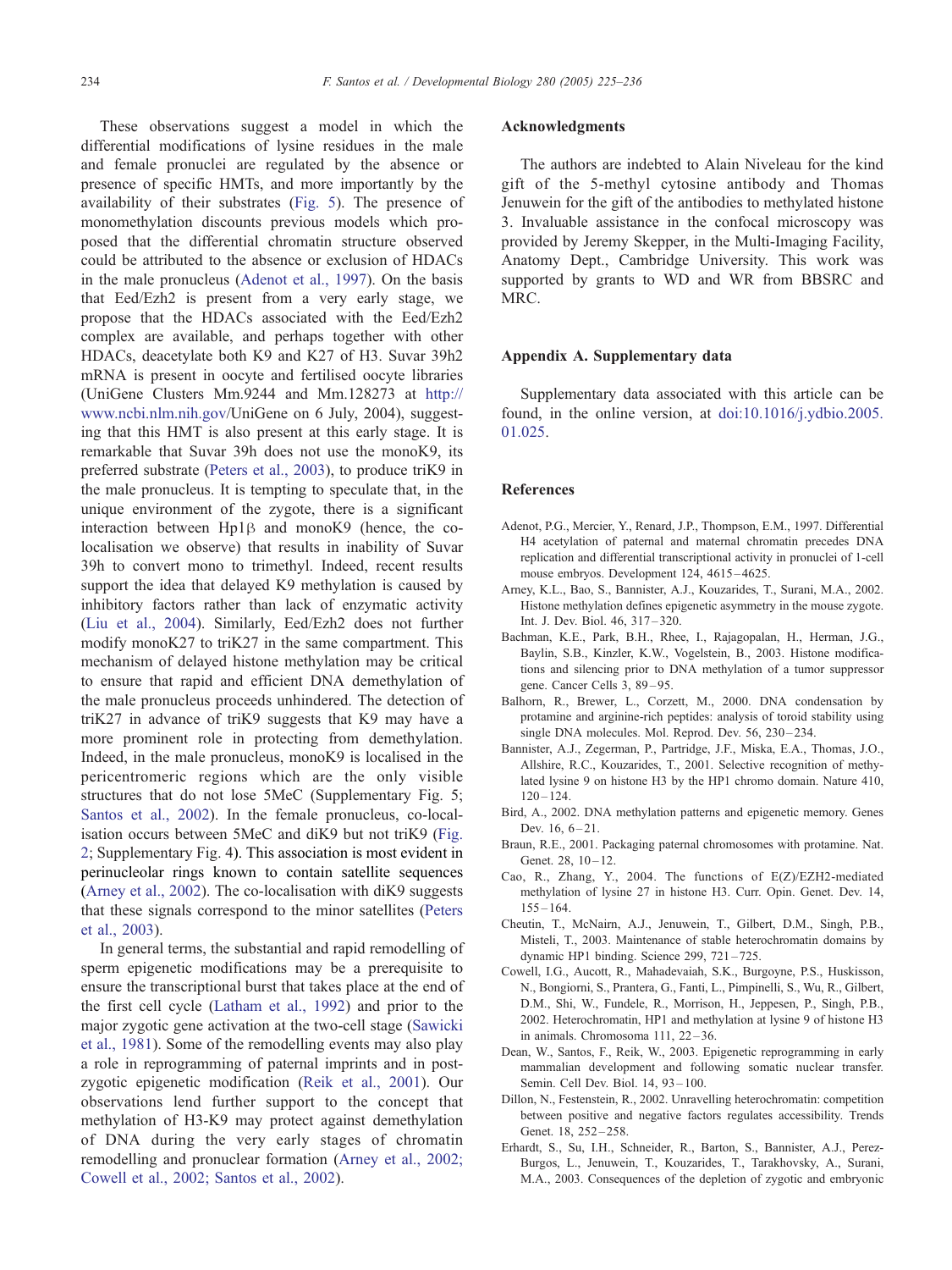<span id="page-10-0"></span>enhancer of zeste 2 during preimplantation mouse development. Development 130, 4235 – 4248.

- Espada, J., Ballestar, E., Fraga, M.F., Villar-Garea, A., Juarranz, A., Stockert, J.C., Robertson, K.D., Fuks, F., Esteller, M., 2004. Human DNA methyltransferase 1 is required for maintenance of the histone h3 modification pattern. J. Biol. Chem. 279, 37175 – 37184.
- Festenstein, R., Pagakis, S.N., Hiragami, K., Lyon, D., Verreault, A., Sekkali, B., Kioussis, D., 2003. Modulation of heterochromatin protein 1 dynamics in primary Mammalian cells. Science 299, 719 – 721.
- Fischle, W., Wang, Y., Allis, C.D., 2003a. Histone and chromatin cross-talk. Curr. Opin. Cell Biol. 15, 172 – 183.
- Fischle, W., Wang, Y., Jacobs, S.A., Kim, Y., Allis, C.D., Khorasanizadeh, S., 2003b. Molecular basis for the discrimination of repressive methyllysine marks in histone H3 by Polycomb and HP1 chromodomains. Genes Dev. 17, 1870-1881.
- Fuks, F., Hurd, P.J., Wolf, D., Nan, X., Bird, A.P., Kouzarides, T., 2003. The methyl-CpG-binding protein MeCP2 links DNA methylation to histone methylation. J. Biol. Chem. 278, 4035-4040.
- Jackson, J.P., Lindroth, A.M., Cao, X., Jacobsen, S.E., 2002. Control of CpNpG DNA methylation by the KRYPTONITE histone H3 methyltransferase. Nature 416, 556 – 560.
- Jaenisch, R., Bird, A., 2003. Epigenetic regulation of gene expression: how the genome integrates intrinsic and environmental signals. Nat. Genet. 33, 245 – 254 (Suppl.).
- Jenuwein, T., Allis, C.D., 2001. Translating the histone code. Science 293, 1074 – 1080.
- Kapuscinski, J., 1995. DAPI: a DNA-specific fluorescent probe. Biotech. Histochem. 70, 220-233.
- Lachner, M., O'Carroll, D., Rea, S., Mechtler, K., Jenuwein, T., 2001. Methylation of histone H3 lysine 9 creates a binding site for HP1 proteins. Nature 410, 116-120.
- Latham, K.E., Schultz, R.M., 2001. Embryonic genome activation. Front. Biosci. 6, D748 – D759.
- Latham, K.E., Solter, D., Schultz, R.M., 1992. Acquisition of a transcriptionally permissive state during the 1-cell stage of mouse embryogenesis. Dev. Biol. 149, 457 – 462.
- Lawitts, J.A., Biggers, J.D., 1993. Culture of preimplantation embryos. Methods Enzymol. 225, 153 – 164.
- Lehnertz, B., Ueda, Y., Derijck, A.A., Braunschweig, U., Perez-Burgos, L., Kubicek, S., Chen, T., Li, E., Jenuwein, T., Peters, A.H., 2003. Suv39hmediated histone H3 lysine 9 methylation directs DNA methylation to major satellite repeats at pericentric heterochromatin. Curr. Biol. 13,  $1192 - 1200$ .
- Li, E., 2002. Chromatin modification and epigenetic reprogramming in mammalian development. Nat. Rev., Genet. 3, 662-673.
- Liu, H., Kim, J.M., Aoki, F., 2004. Regulation of histone H3 lysine 9 methylation in oocytes and early pre-implantation embryos. Development 131, 2269–2280.
- Luger, K., Mader, A.W., Richmond, R.K., Sargent, D.F., Richmond, T.J., 1997. Crystal structure of the nucleosome core particle at 2.8 A resolution. Nature 389, 251 – 260.
- Lund, A.H., van Lohuizen, M., 2004. Polycomb complexes and silencing mechanisms. Curr. Opin. Cell Biol. 16, 239 – 246.
- Maison, C., Bailly, D., Peters, A.H., Quivy, J.P., Roche, D., Taddei, A., Lachner, M., Jenuwein, T., Almouzni, G., 2002. Higher-order structure in pericentric heterochromatin involves a distinct pattern of histone modification and an RNA component. Nat. Genet. 30, 329 – 334.
- Mayer, W., Niveleau, A., Walter, J., Fundele, R., Haaf, T., 2000. Demethylation of the zygotic paternal genome. Nature 403, 501-502.
- Meehan, R.R., Kao, C.F., Pennings, S., 2003. HP1 binding to native chromatin in vitro is determined by the hinge region and not by the chromodomain. EMBO J. 22, 3164 – 3174.
- Orlando, V., 2003. Polycomb, epigenomes, and control of cell identity. Cell 112, 599 – 606.
- Oswald, J., Engemann, S., Lane, N., Mayer, W., Olek, A., Fundele, R., Dean, W., Reik, W., Walter, J., 2000. Active demethylation of the paternal genome in the mouse zygote. Curr. Biol. 10, 475 – 478.
- Otte, A.P., Kwaks, T.H., 2003. Gene repression by Polycomb group protein complexes: a distinct complex for every occasion? Curr. Opin. Genet. Dev. 13, 448-454.
- Peters, A.H., O'Carroll, D., Scherthan, H., Mechtler, K., Sauer, S., Schofer, C., Weipoltshammer, K., Pagani, M., Lachner, M., Kohlmaier, A., Opravil, S., Doyle, M., Sibilia, M., Jenuwein, T., 2001. Loss of the Suv39h histone methyltransferases impairs mammalian heterochromatin and genome stability. Cell 107, 323 – 337.
- Peters, A.H., Kubicek, S., Mechtler, K., O'Sullivan, R.J., Derijck, A.A., Perez-Burgos, L., Kohlmaier, A., Opravil, S., Tachibana, M., Shinkai, Y., Martens, J.H., Jenuwein, T., 2003. Partitioning and plasticity of repressive histone methylation states in mammalian chromatin. Mol. Cell 12, 1577 – 1589.
- Pickard, B., Dean, W., Engemann, S., Bergmann, K., Fuermann, M., Jung, M., Reis, A., Allen, N., Reik, W., Walter, J., 2001. Epigenetic targeting in the mouse zygote marks DNA for later methylation: a mechanism for maternal effects in development. Mech. Dev. 103, 35-47.
- Ram, P.T., Schultz, R.M., 1993. Reporter gene expression in G2 of the 1 cell mouse embryo. Dev. Biol. 156, 552 – 556.
- Reik, W., Walter, J., 2001. Genomic imprinting: parental influence on the genome. Nat. Rev., Genet. 2, 21 – 32.
- Reik, W., Dean, W., Walter, J., 2001. Epigenetic reprogramming in mammalian development. Science 293, 1089-1093.
- Reik, W., Santos, F., Mitsuya, K., Morgan, H., Dean, W., 2003. Epigenetic asymmetry in the mammalian zygote and early embryo: relationship to lineage commitment? Philos. Trans. R. Soc. London, B Biol. Sci. 358, 1403 – 1409 (discussion 1409).
- Santos, F., Hendrich, B., Reik, W., Dean, W., 2002. Dynamic reprogramming of DNA methylation in the early mouse embryo. Dev. Biol. 241,  $172 - 182$ .
- Santos, F., Zakhartchenko, V., Stojkovic, M., Peters, A., Jenuwein, T., Wolf, E., Reik, W., Dean, W., 2003. Epigenetic marking correlates with developmental potential in cloned bovine preimplantation embryos. Curr. Biol. 13, 1116 – 1121.
- Santos-Rosa, H., Schneider, R., Bannister, A.J., Sherriff, J., Bernstein, B.E., Emre, N.C., Schreiber, S.L., Mellor, J., Kouzarides, T., 2002. Active genes are tri-methylated at K4 of histone H3. Nature 419,  $407 - 411.$
- Sawicki, J.A., Magnuson, T., Epstein, C.J., 1981. Evidence for expression of the paternal genome in the two-cell mouse embryo. Nature 294,  $450 - 451$
- Schotta, G., Lachner, M., Sarma, K., Ebert, A., Sengupta, R., Reuter, G., Reinberg, D., Jenuwein, T., 2004. A silencing pathway to induce H3-K9 and H4-K20 trimethylation at constitutive heterochromatin. Genes Dev. 18, 1251 – 1262.
- Schubeler, D., MacAlpine, D.M., Scalzo, D., Wirbelauer, C., Kooperberg, C., van Leeuwen, F., Gottschling, D.E., O'Neill, L.P., Turner, B.M., Delrow, J., Bell, S.P., Groudine, M., 2004. The histone modification pattern of active genes revealed through genomewide chromatin analysis of a higher eukaryote. Genes Dev. 18, 1263 – 1271.
- Sewalt, R.G., van der Vlag, J., Gunster, M.J., Hamer, K.M., den Blaauwen, J.L., Satijn, D.P., Hendrix, T., van Driel, R., Otte, A.P., 1998. Characterization of interactions between the mammalian polycombgroup proteins Enx1/EZH2 and EED suggests the existence of different mammalian polycomb-group protein complexes. Mol. Cell. Biol. 18, 3586 – 3595.
- Strahl, B.D., Allis, C.D., 2000. The language of covalent histone modifications. Nature 403, 41-45.
- Summers, M.C., Bhatnagar, P.R., Lawitts, J.A., Biggers, J.D., 1995. Fertilization in vitro of mouse ova from inbred and outbred strains: complete preimplantation embryo development in glucose-supplemented KSOM. Biol. Reprod. 53, 431 – 437.
- Tamaru, H., Selker, E.U., 2001. A histone H3 methyltransferase controls DNA methylation in Neurospora crassa. Nature 414, 277-283.
- Tamaru, H., Zhang, X., McMillen, D., Singh, P.B., Nakayama, J., Grewal, S.I., Allis, C.D., Cheng, X., Selker, E.U., 2003. Trimethylated lysine 9